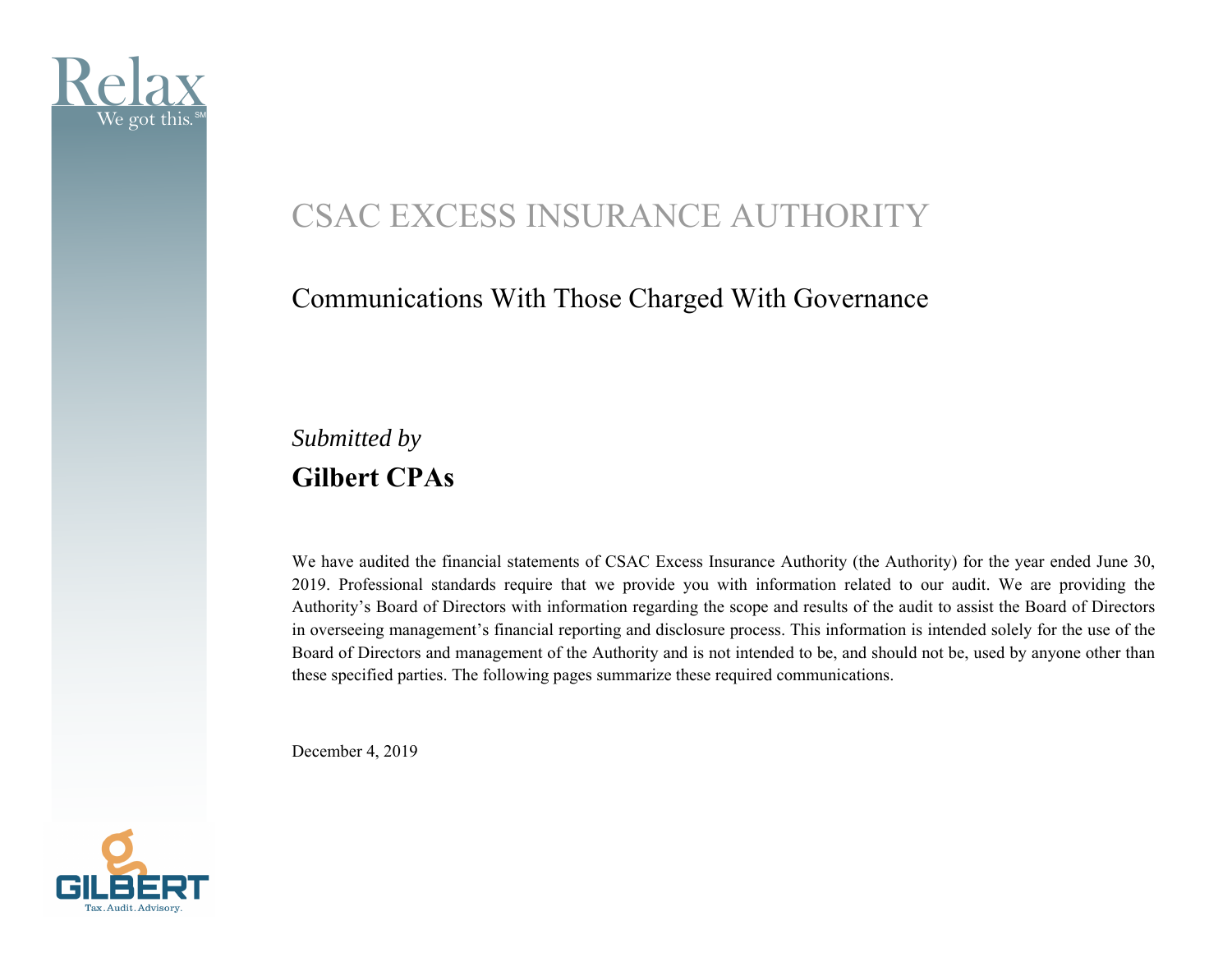| <b>Auditors' Responsibilities under Generally Accepted</b><br><b>Auditing Standards (GAAS) and Government Auditing</b><br>Standards, issued by the Comptroller General of the<br><b>United States</b><br>The financial statements are the responsibility of<br>management. As stated in our engagement letter, our<br>responsibility is to express an opinion about whether the<br>financial statements prepared by management with your<br>oversight are fairly presented, in all material respects, in<br>conformity with U.S. generally accepted accounting<br>principles. Our audit of the financial statements does not<br>relieve you or management of your responsibilities.                                                                                | We issued an unmodified opinion on the<br>financial statements of the Authority for<br>the years ended June 30, 2019 and 2018.                                                                                                                                                                                                                                                                                                                                                                                                                                                                      | <b>Management Consultations with Other Independent</b><br><b>Accountants</b><br>In some cases, management may decide to consult with<br>other accountants about auditing and accounting matters,<br>similar to obtaining a "second opinion" on certain<br>situations. If a consultation involves application of an<br>accounting principle to the Authority's financial<br>statements or a determination of the type of auditor's<br>opinion that may be expressed on those statements, our<br>professional standards require the consulting accountant<br>to check with us to determine that the consultant has all<br>the relevant facts. | To our knowledge, there were no<br>such consultations with other<br>accountants.                                                                                                      |
|--------------------------------------------------------------------------------------------------------------------------------------------------------------------------------------------------------------------------------------------------------------------------------------------------------------------------------------------------------------------------------------------------------------------------------------------------------------------------------------------------------------------------------------------------------------------------------------------------------------------------------------------------------------------------------------------------------------------------------------------------------------------|-----------------------------------------------------------------------------------------------------------------------------------------------------------------------------------------------------------------------------------------------------------------------------------------------------------------------------------------------------------------------------------------------------------------------------------------------------------------------------------------------------------------------------------------------------------------------------------------------------|---------------------------------------------------------------------------------------------------------------------------------------------------------------------------------------------------------------------------------------------------------------------------------------------------------------------------------------------------------------------------------------------------------------------------------------------------------------------------------------------------------------------------------------------------------------------------------------------------------------------------------------------|---------------------------------------------------------------------------------------------------------------------------------------------------------------------------------------|
| As part of our audit, we considered the internal control of<br>the Authority. Such considerations were solely for the<br>purpose of determining our audit procedures and not to<br>provide any assurance concerning such internal control.<br>As part of obtaining reasonable assurance about whether the<br>financial statements are free of material misstatement, we<br>performed test of the Authority's compliance with certain<br>provisions of laws, regulations, contracts, and grants.                                                                                                                                                                                                                                                                    |                                                                                                                                                                                                                                                                                                                                                                                                                                                                                                                                                                                                     | <b>Disagreements with Management</b><br>For purposes of this letter, professional standards define a<br>disagreement with management as a financial accounting,<br>reporting, or auditing matter, whether or not resolved to<br>our satisfaction, that could be significant to the financial<br>statements or the auditor's report.                                                                                                                                                                                                                                                                                                         | We are pleased to report that no<br>such disagreements arose during<br>the course of our audit.                                                                                       |
| However, the objective of our tests was not to provide an<br>opinion on compliance with such provisions.                                                                                                                                                                                                                                                                                                                                                                                                                                                                                                                                                                                                                                                           |                                                                                                                                                                                                                                                                                                                                                                                                                                                                                                                                                                                                     | <b>Management Representations</b>                                                                                                                                                                                                                                                                                                                                                                                                                                                                                                                                                                                                           | We requested certain<br>representations from<br>management in a letter to us.                                                                                                         |
| <b>Supplementary Information</b><br>With respect to the supplementary information<br>accompanying the financial statements, we made certain<br>inquiries of management and evaluated the form, content,<br>and methods of preparing the information to determine that<br>the information complies with accounting principles<br>generally accepted in the United States of America, the<br>method of preparing it has not changed from the prior<br>period, and the information is appropriate and complete in<br>relation to our audit of the financial statements. We<br>compared and reconciled the supplementary information to<br>the underlying accounting records used to prepare the<br>financial statements or to the financial statements<br>themselves. | The following required supplementary<br>information is required by the<br>Government Accounting Standards<br>Board (GASB) to accompany the<br>Authority's basic financial statements<br>and subjected to limited procedures, but<br>no opinion has been expressed:<br>• Management's Discussion and<br>Analysis<br>• Schedule of Proportionate Share of<br>the Net Pension Liability<br>• Schedule of Plan Contributions<br>• Schedule of Change in Net OPEB<br>Liability and Related Ratios<br>• Reconciliation of Unpaid Claims<br>Liabilities<br>• Schedule of Claims Development<br>Information | Difficulties Encountered in Performing the Audit                                                                                                                                                                                                                                                                                                                                                                                                                                                                                                                                                                                            | We encountered no significant<br>difficulties in dealing with<br>management in performing and<br>completing our audit.<br>Management and staff were well<br>prepared and cooperative. |



**INTERACTIONS WITH MANAGEMENT**